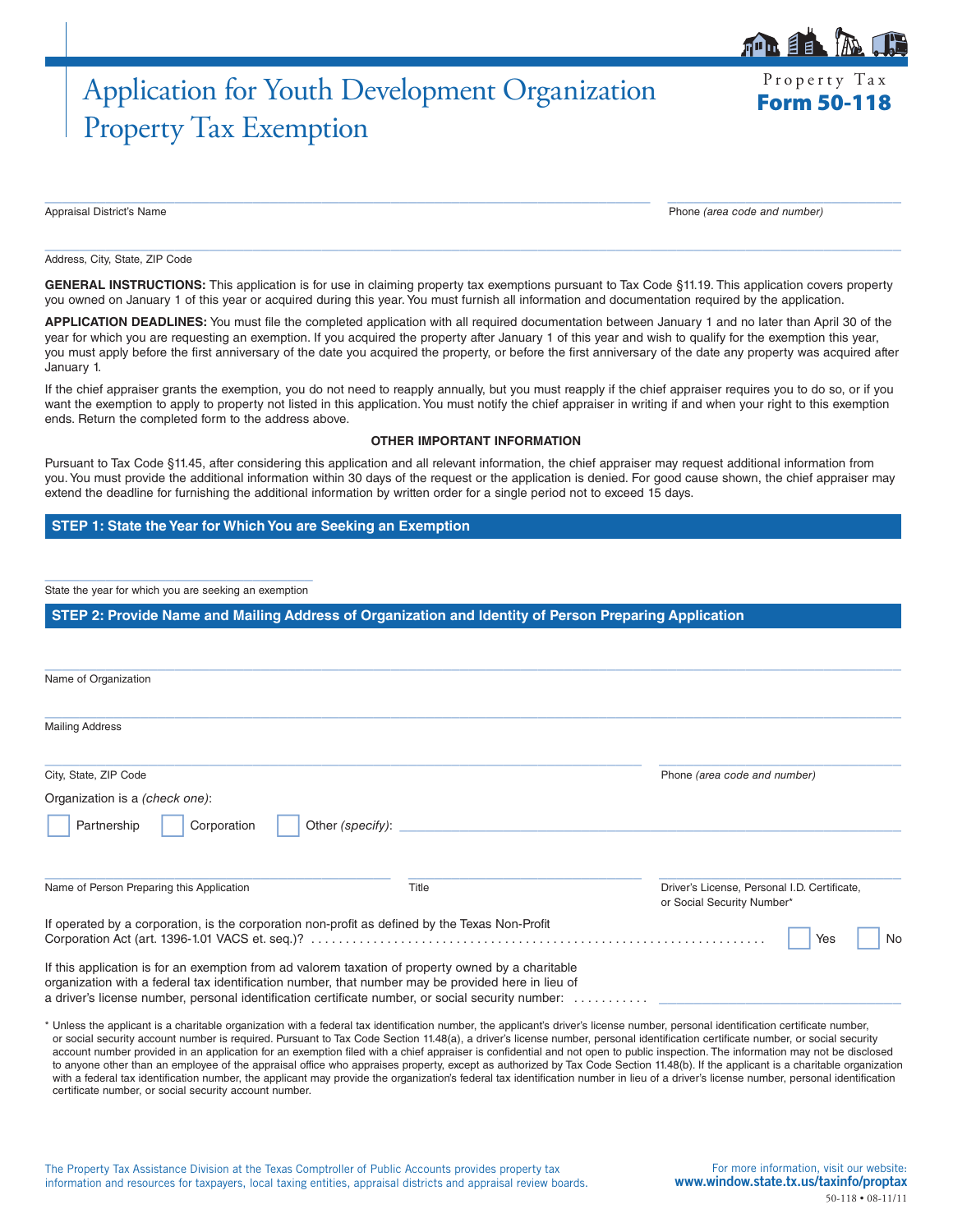

|   | <b>STEP 3: State or National Affiliation</b>                                                                                                                                                                                                                                                                                                       |     |    |
|---|----------------------------------------------------------------------------------------------------------------------------------------------------------------------------------------------------------------------------------------------------------------------------------------------------------------------------------------------------|-----|----|
|   | Is the organization affiliated with a state or national organization whose primary purpose is promoting the                                                                                                                                                                                                                                        | Yes | No |
|   | Name of State / National Organization                                                                                                                                                                                                                                                                                                              |     |    |
|   | Mailing Address if Different from Above                                                                                                                                                                                                                                                                                                            |     |    |
|   | City, State, ZIP Code<br>Phone (area code and number)                                                                                                                                                                                                                                                                                              |     |    |
|   | <b>STEP 4: Answer these Questions about the Organization</b>                                                                                                                                                                                                                                                                                       |     |    |
|   | 1. Is this organization's primary purpose to promote the spiritual, mental and physical development of boys, girls,                                                                                                                                                                                                                                | Yes | No |
|   | 2. In the past year has the organization loaned funds to, borrowed funds from, sold property to or bought property<br>from a shareholder, director or member of the organization, or has a shareholder or member sold his interest in                                                                                                              | Yes | No |
|   | If "YES," attach a description of each transaction. For sales, give buyer, seller, price paid, value of the property sold and<br>date of sale. For loans, give lender, borrower, amount borrowed, interest rate and term of loan. Attach a copy of note, if any.                                                                                   |     |    |
|   | 3. Does the organization operate in such a manner that does not result in the accrual of distributable profits, the distribution                                                                                                                                                                                                                   | Yes | No |
|   | 4. Please attach a narrative statement describing the organization's activities. Describe in detail what activities contribute to<br>spiritual, mental and physical development of boys, girls and young adults.                                                                                                                                   |     |    |
|   | Also describe any other functions which the organization performs.                                                                                                                                                                                                                                                                                 |     |    |
|   | STEP 5: Answer these Questions about the Organization Bylaws or Charter                                                                                                                                                                                                                                                                            |     |    |
|   | Please attach a copy of the charter, bylaws or other documents adopted by the organization which govern its affairs, and answer the following questions.                                                                                                                                                                                           |     |    |
|   | 1. Does the organization use its assets in performing its youth spiritual, mental and physical development functions or of                                                                                                                                                                                                                         | Yes | No |
|   | 2. Do these documents direct that on the discontinuance of the organization, the organization's assets are to be transferred<br>to the State of Texas, the United States, or to an educational, religious, charitable or other similar organization that is<br>qualified for exemption under Section 501(c)(3), Internal Revenue Code, as amended? | Yes | No |
|   | If "YES," give the page and paragraph numbers. Page Paragraph                                                                                                                                                                                                                                                                                      |     |    |
|   | STEP 6: Describe the Property for Which you are Seeking an Exemption                                                                                                                                                                                                                                                                               |     |    |
|   | PROPERTY TO BE EXEMPT:                                                                                                                                                                                                                                                                                                                             |     |    |
|   | Attach one Schedule A (REAL PROPERTY) form for <b>EACH</b> parcel of real property to be exempt.                                                                                                                                                                                                                                                   |     |    |
| ٠ | Attach one Schedule B (PERSONAL PROPERTY) form listing ALL personal property to be exempt.                                                                                                                                                                                                                                                         |     |    |
|   | List only property owned by the organization.                                                                                                                                                                                                                                                                                                      |     |    |
|   | <b>STEP 7: Read, Sign, and Date</b>                                                                                                                                                                                                                                                                                                                |     |    |
|   | By signing this application, you designate the property described in the attached Schedules A and B as the property against which the exemption for<br>youth spiritual, mental and physical development organizations may be claimed in this appraisal district.                                                                                   |     |    |
|   | You certify that the information provided in this application is true and correct to the best of your knowledge and belief.                                                                                                                                                                                                                        |     |    |
|   | On Behalf of (name of organization)<br>Date                                                                                                                                                                                                                                                                                                        |     |    |
|   | sign<br>here                                                                                                                                                                                                                                                                                                                                       |     |    |
|   | Authorized Signature<br>Title                                                                                                                                                                                                                                                                                                                      |     |    |

**Penal Code.**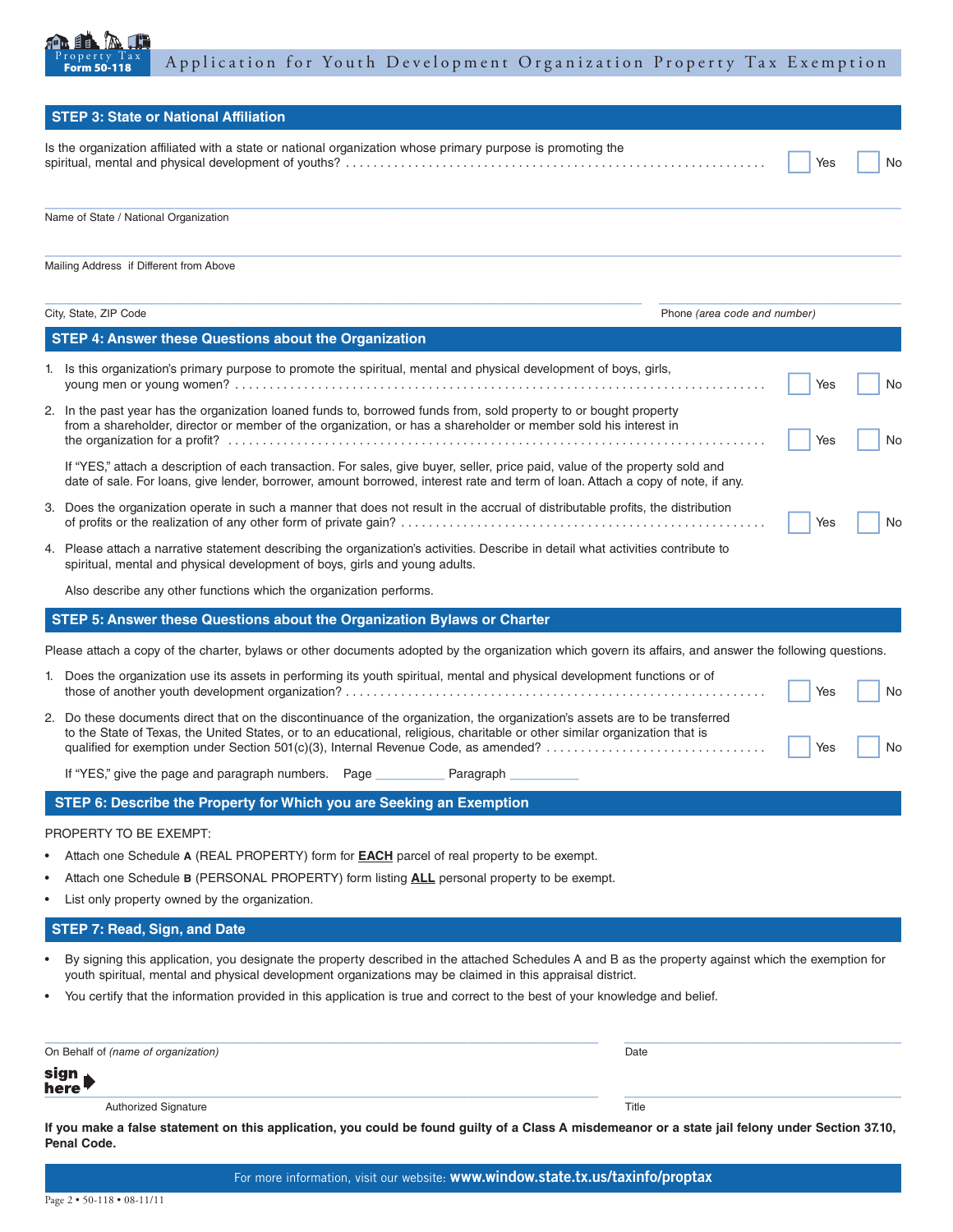### Application for Youth Development Organization Property Tax Exemption



## Schedule A: Description of Real Property

- • Complete one Schedule **A** form for **EACH** parcel qualified for exemption.
- • Attach all completed schedules to your application for exemption.

| Name of Property Owner                                                                                         | Appraisal District Account Number (if known) |     |    |
|----------------------------------------------------------------------------------------------------------------|----------------------------------------------|-----|----|
| Legal Description of Property (if known):                                                                      |                                              |     |    |
|                                                                                                                |                                              |     |    |
|                                                                                                                |                                              |     |    |
|                                                                                                                |                                              |     |    |
| Describe the Primary Use of This Property:                                                                     |                                              |     |    |
|                                                                                                                |                                              |     |    |
|                                                                                                                |                                              |     |    |
|                                                                                                                |                                              |     |    |
|                                                                                                                |                                              |     |    |
|                                                                                                                |                                              | Yes | No |
|                                                                                                                |                                              |     |    |
| If under physical preparation, check which activity the organization has done. (Check all that apply.)         |                                              |     |    |
| Architectural work<br>Soil testing<br>Site improvement work                                                    |                                              |     |    |
| Engineering work<br>Land clearing activities<br>Environmental or land use study                                |                                              |     |    |
| Is the incomplete improvement designed and intended to be used exclusively by the qualified youth development  |                                              |     |    |
|                                                                                                                |                                              | Yes | No |
|                                                                                                                |                                              | Yes | No |
| If "Yes," attach a statement describing use of the revenue.                                                    |                                              |     |    |
| Is the land on which the incomplete improvement is located reasonably necessary for the use of the improvement |                                              | Yes | No |

List all other individuals and organizations that used this property in the past year, and give the requested information for each.

| Name | <b>Dates Used</b> | Activity | <b>Rent Paid (If Any)</b> |
|------|-------------------|----------|---------------------------|
|      |                   |          |                           |
|      |                   |          |                           |
|      |                   |          |                           |
|      |                   |          |                           |
|      |                   |          |                           |
|      |                   |          |                           |
|      |                   |          |                           |
|      |                   |          |                           |
|      |                   |          |                           |

*Continue on additional sheets as needed.*